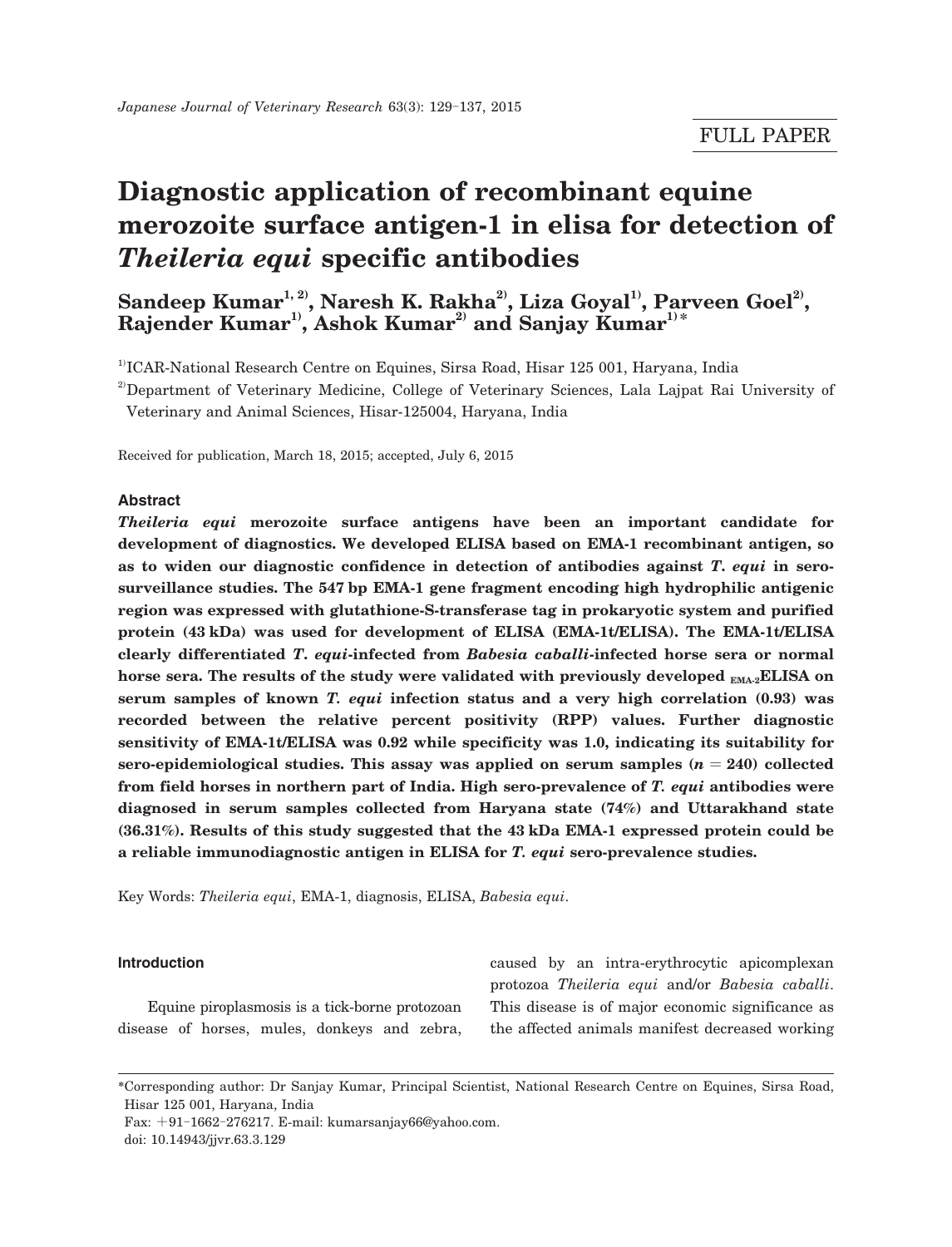capacity, in-appetence, malaise, and chronic weight loss. Equine piroplasmosis is a major stumbling block in international movement of the infected horses<sup>9,10,16</sup>). Infections by *T. equi* have wider geographic distribution than *B. caballi* and mostly synchronize with the presence of tick-vectors $5,18$ .

 *Theileria equi* infection is endemic in India and responsible for appreciable economic losses to equine owners. Horses, infected with *T. equi*, remain carriers for the life and act as source of infection for ticks, which in turn act as vectors of the disease transmission<sup>18)</sup>. Ticks of  $Hyalomma$ species are the potential biological vector for transmission of disease among equines<sup>23)</sup>. *Theileria equi* infection in equines can be diagnosed by number of different methods including Giemsastained blood smears, *in vitro* culture method, ELISA and PCR. Microscopic demonstration of intra-erythrocytic parasite is still the best, most reliable, economical and sustainable method for confirmative diagnosis of clinical equine babesiosis, but not suitable for detection of latently infected equids<sup>8</sup>. Therefore, serological tests such as enzyme linked immunosorbent assay (ELISA), indirect fluorescent antibody test (IFAT), have been developed and being recommended by OIE as official tests for international transport of equids $^{26}$ .

 Most of the diagnostics developed for diagnosis of Babesiosis and Theileriosis in bovines and equines have utilized parasitic immunodominant antigen<sup>2,27,20,13,17)</sup>. Equine merozoite surface antigens (EMA-1 and EMA-2) are immunodominant proteins of *T. equi*. 14,19). It has been demonstrated that EMA-1 and EMA-2 are not expressed during all the erythrocytic-developmental stages of *T. equi* merozoites and that these two antigens are co-expressed during the early developmental stages<sup>19)</sup>. Further phylogenetic analysis has also shown high genetic diversity of EMA-1 gene among different strains of *T. equi*<sup>20)</sup>. Previously we developed EMA-2 recombinant antigen based ELISA for detection of *T. equi* specific antibodies. EMA-1 has been considered an important diagnostic target<sup>4,30,15)</sup> for diagnosis of  $T.$  equi

antibodies. In this study we intended to develop ELISA using Indian strain specific EMA-1 recombinant antigen of *T. equi* and to examine the comparative sensitivity and specificity of these two assays, so that further recommendations could be applied for diagnostic purpose on Indian equine population.

## **Materials and Methods**

*The Parasite cDNA:* Whole blood was collected in EDTA from a *T. equi* latently infected pony (being maintained in large animal house facility of National Research Centre on Equines, Hisar) and red blood cells (RBCs) were isolated. The RBCs lysate was processed for RNA extraction and purification as per RNeasy Protect Animal Blood Kit (Qiagen, India) protocol. The RNA obtained was quantified on a photometer (Biophotometer<sup>TM</sup> plus, Eppendorf, Germany) and stored at  $-40^{\circ}$ C for further use. cDNA was synthesized form the above eluted RNA using commercial kit (Enhanced Avian RT First Strand Synthesis Kit -STR-1, Sigma). This cDNA fragment was used in PCR amplification and further expression studies.

*Protein antigenic determinants and PCR primer:* A method developed by Hopp and Woods<sup>12)</sup> was used for locating the antigenic determinants in EMA-1 amino acid sequences with the help of Laser gene Protean software [version 7.1.0, DNASTAR Inc.]. The antigenic determinants were analysed and accordingly primer pair was designed so as to amplify 547 bp gene fragment of EMA-1 (accession no KC347576) using online primer blast programme of NCBI (http://www.ncbi.nlm. nih.gov/tools/primer-blast). The following primers were used for amplification of the desired product in PCR and processed further for gene expression: forward 5-GAATTCACGTCGTCTACACTGCCCA CGA-3; reverse 5-GAATTCTCAGCGGCATCCTT GACCTCAA-3; (the underlined letters in the primers represent the *Eco*RI cloning site).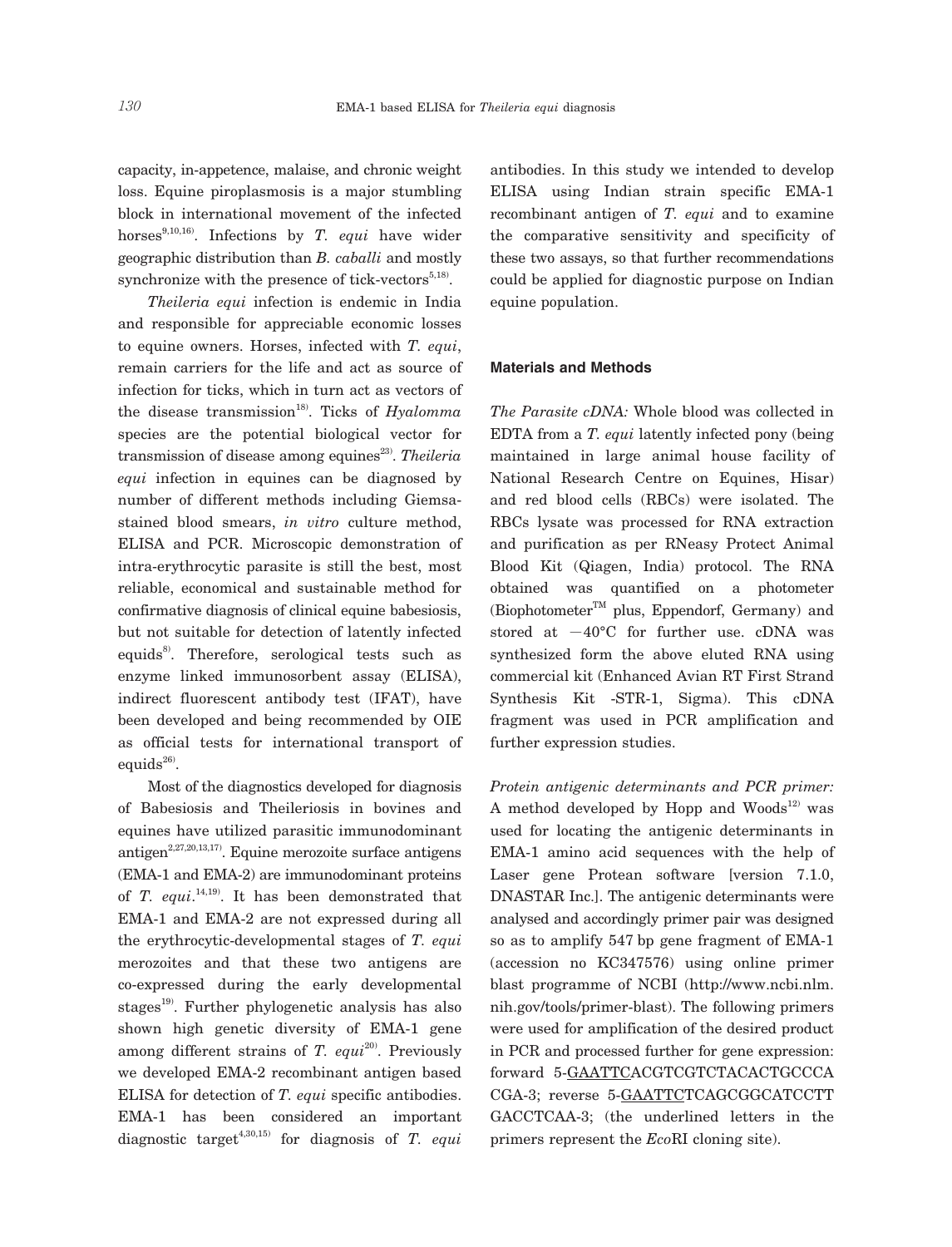*Expression of EMA-1 protein and its purification:* For expressions of truncated EMA-1 (accession number: KC347576) gene products in *E. coli*, plasmid vectors was constructed $^{28}$ . Briefly, this truncated version of EMA-1 was without N-terminal signal peptides and C-terminal hydrophobic trans-membrane domain. EMA-1 gene was amplified from the *T. equi* cDNA template by PCR using above primer set. A 547-bp long truncated EMA-1 gene was amplified in PCR and processed further for *Eco*RI digestion, purification (gel cleaned) and ligated into cloning site of pGEX-4T *E. coli* expression vector (Amersham Pharmacia Biotech, Piscataway, NJ). The resultant plasmid (pGEX/EMA-1t-547/p), was used to express the glutathione *S*-transferase (GST) tagged gene product, which was purified on glutathione-Sepharose 4B beads (Amersham Pharmacia Biotech) as described previously $3,28$ .

*SDS-PAGE and Western Blot Analysis:* The purified EMA-1 recombinant protein (EMA-1t/547) was mixed with equal volume of 2X SDS sample buffer [62.5 mM Tris-HCl (pH 6.8), 10% glycerol, 5% 2-mercaptoethanol, 2% SDS, and 0.01% bromophenol blue]. The material was heated at 95°C for 5 min, followed by centrifugation at  $8000 g$  for 10 min. The supernatant was collected and loaded on to wells of 10% polyacrylamide gel (SDS-PAGE) and subjected to electrophoresis at a constant current of 60 mA for  $60 \text{ min}^{24}$  until bromophenol blue dye front reached above the bottom edge of the resolving gel. The proteins in the gel were stained/destained or transferred (semi-dry electrophoretic transfer) on to polyvinylidene fluoride (PVDF) membrane (Hybond-P, GE Healthcare Japan Corporation, Tokyo, Japan) at  $0.8 \text{ mA/cm}^2$  and processed for immunoblotting as described previously $^{29}$ . The PVDF membranes were incubated overnight at 4°C with blocking buffer [3% bovine serum albumin (BSA) in PBS, pH 7.0]. Thereafter, the membranes were washed three times with a washing buffer [50 mM Tris-HCl (pH 7.0), 150 mM NaCl, and 0.05% (v/v) Tween 20] and incubated

with serum collected from *T. equi* latently infected pony (diluted to 1 : 20 in 1% BSA in PBS) for 1 h. After washing, the membrane was incubated with rabbit anti-horse IgG (whole molecule) antibody conjugated with horseradish peroxidase (HRP) (1 : 4000; cat no.: A6917, Sigma Aldrich, India) for 1h and, finally, the membrane was incubated with substrate solution containing diaminobenzidine (DAB, 0.5 mg/ml) and 0.03%  $H_2O_2$  to develop and visualize the specific immunogenic peptide bands on the blotted membrane. Molecular weights of the individual bands were determined by comparing them with the respective fraction on the stained SDS-PAGE gel.

*Enzyme linked immunosorbent assay using* EMA-1t/547 *(EMA-1t/ELISA):* The optimum dilution of recombinant protein (EMA-1t/547), conjugate (rabbit anti-horse IgG antibody conjugated with HRP, Sigma Aldrich) and known positive reference serum were determined using a chequer-board titration. Each well of ELISA plate (Greiner Bio-one, Germany) was coated with 50 μl of recombinant protein (EMA-1t/547) diluted in 0.1 M carbonate/bicarbonate buffer (pH 9.6). The antigen coated ELISA plate was incubated overnight at 4°C. The un-adsorbed antigenic sites were blocked by incubating the ELISA plate with 3% BSA in PBS pH 7.0 (3% BSA-PBS) followed by four washings with PBS containing 0.05% Tween 20 (PBS-T). The test serum samples collected from field and reference serum samples were diluted to  $1:200$  in  $1\%$ BSA-PBS and 50 μl volume of each sample was added to the wells of the ELISA plate in duplicate. ELISA plate was incubated at room temperature (RT) for 1 h followed by four washings with PBS-T. Rabbit anti-horse IgG antibody conjugated with HRP was diluted to appropriate dilution with 1% BSA-PBS and 50 μl volume and transferred to each well of ELISA plate. ELISA plate was incubated at RT for 1 h followed by four washings with PBS-T. 100  $\mu$ l of substrate solution [3 mg O-phenylene diamine-dihydrochloride (OPD, Sigma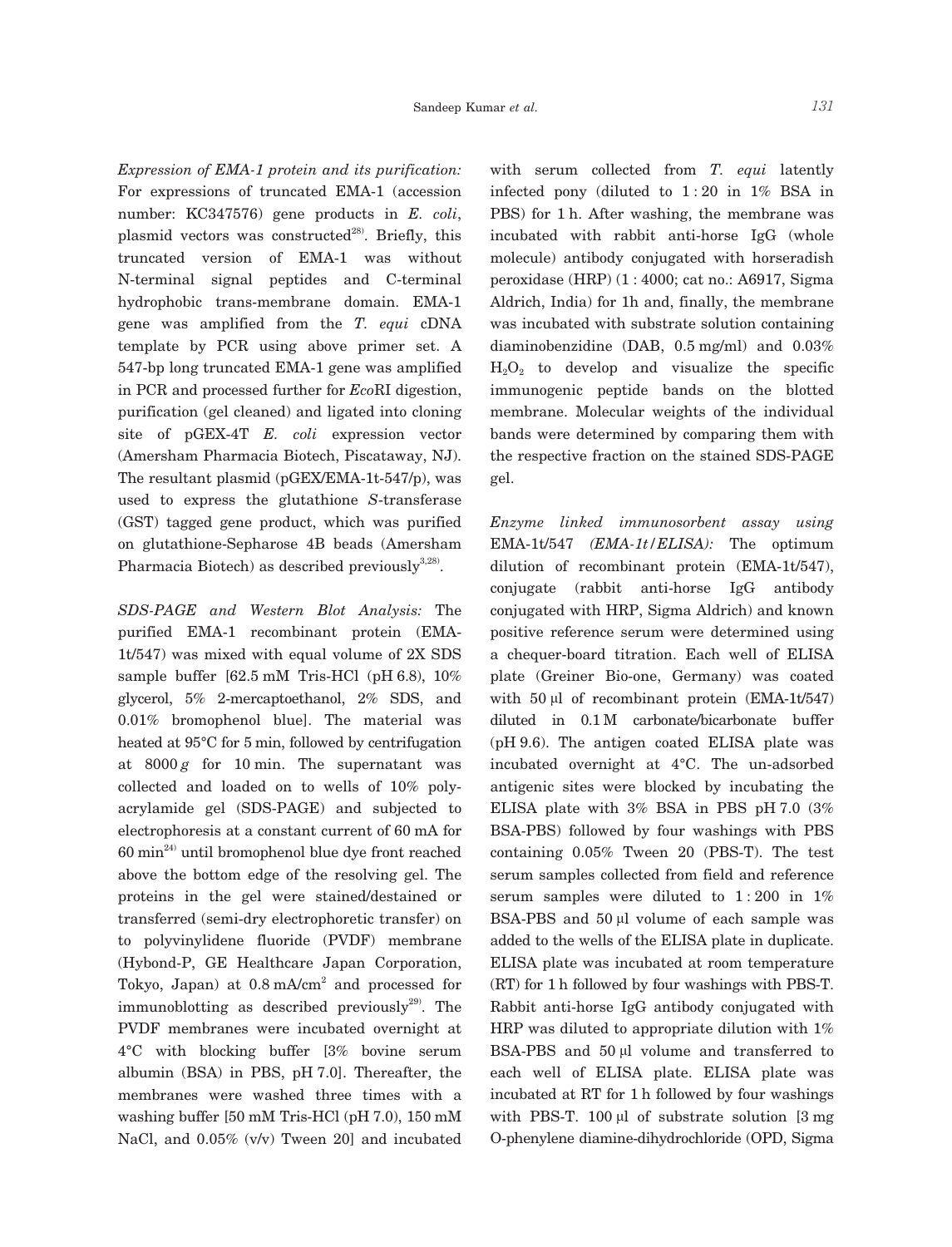Aldrich) powder was dissolved in 10 ml of phosphate citrate buffer (0.1 M citric acid, 0.2 M sodium Phosphate) and  $3 \mu l$  of  $H_2O_2$  was added] was added to each well of the ELISA plate. The ELISA plate was covered with aluminium foil and incubated for 5-7 min at RT, till the development of orange-brown colour. Once the colour developed, the reaction was stopped by adding  $50 \mu l$  3 M  $H_2SO_4$ . The absorbance in the wells of the ELISA plate was read at 492 nm (OD492) by ELISA plate reader (BioTek, USA). The mean  $OD_{492}$  of negative control wells was calculated. The ELISA optimized and developed in this study was designated as EMA-1t/ELISA.

*Determination of cut-off threshold value:* For calculation of cut-off threshold value, 53 serum samples were selected from a previous study<sup>20)</sup>. A total 120 serum samples had been collected from different organized stud farms and tested for the presence/absence of *T. equi* antibodies by applying  $_{\text{EMA-2}}$ ELISA and cELISA<sup>20</sup>. These 53 serum samples had been tested negative by these two assays and were chosen for determining cut-off threshold RPP value in EMA-1t/ELISA.

The  $OD_{492}$  value of these serum samples in EMA-1t/ELISA were used for determining relative per cent positivity (RPP) as described by Kumar *et al*, 21). The cut off RPP value for considering the positive reaction of a sample in EMA-1t/ELISA was selected by calculating mean RPP of 53 serum samples (as above)  $+4 \times$  standard deviation (SD). A serum sample showing RPP value above cut-off was considered serologically positive.

*Reference serum samples:* Experimental donkeys had been infected with *T. equi* parasite and sequential serum samples were collected<sup>22)</sup>. *T*. *equi* infection positive  $(n = 23)$  serum samples were selected from these experimentally infected animals after appearance of *T. equi* parasites in blood smears. *T. equi* infection negative samples  $(n = 13)$  were also selected from control animals which had been found negative for *T. equi* parasite by repeated blood smear examination

and for absence of *T. equi* specific antibodies in EMA-2ELISA.

 A reference *B. caballi* positive serum was obtained from United State Department of Agriculture (USDA), USA (received as part of the CFT kit). The serum samples positive for *Trypanosoma evansi*, glanders, strangles, equine infectious anaemia and equine influenza were obtained from different laboratories at NRCE, Hisar.

*EMA-1t/ELISA validation, diagnostic sensitivity, specificity and cross-reactivity:* These *T. equi* positive and negative reference serum samples were tested separately by EMA-1t/ELISA and  $_{\text{EMA-2}}$ ELISA and individual RPP values were calculated. The diagnostic sensitivity and specificity of the EMA-1t/ELISA was evaluated against  $_{EMA-2}ELISA$  on these serum samples<sup>20,22</sup>. Similarly cross-reactivity of EMA-1t/ELISA with horse serum positive for *B. caballi*, *Trypanosoma evansi*, glanders, strangles, equine infectious anaemia and equine influenza was also tested.

*Field serum samples:* Serum samples were collected randomly from 240 field horses reared some geographic localities of Haryana  $(n = 50)$ and Uttrakhand  $(n = 190)$  states of India. These serum samples were subjected for diagnosis of *T. equi* specific antibodies using EMA-1t/ELISA as developed in the present study.

#### **Results**

# *Protein antigenic determinants and PCR primer*

 The hydrophobic region in N-terminal (1-21aa) and C-terminal (234-271aa) of EMA-1 peptide were not considered while designing the sense and anti-sense primers. The primer pair was so designed as to amplify and express truncated EMA-1 gene from 52 to 233 protein codons yielding 182 amino acids long peptide.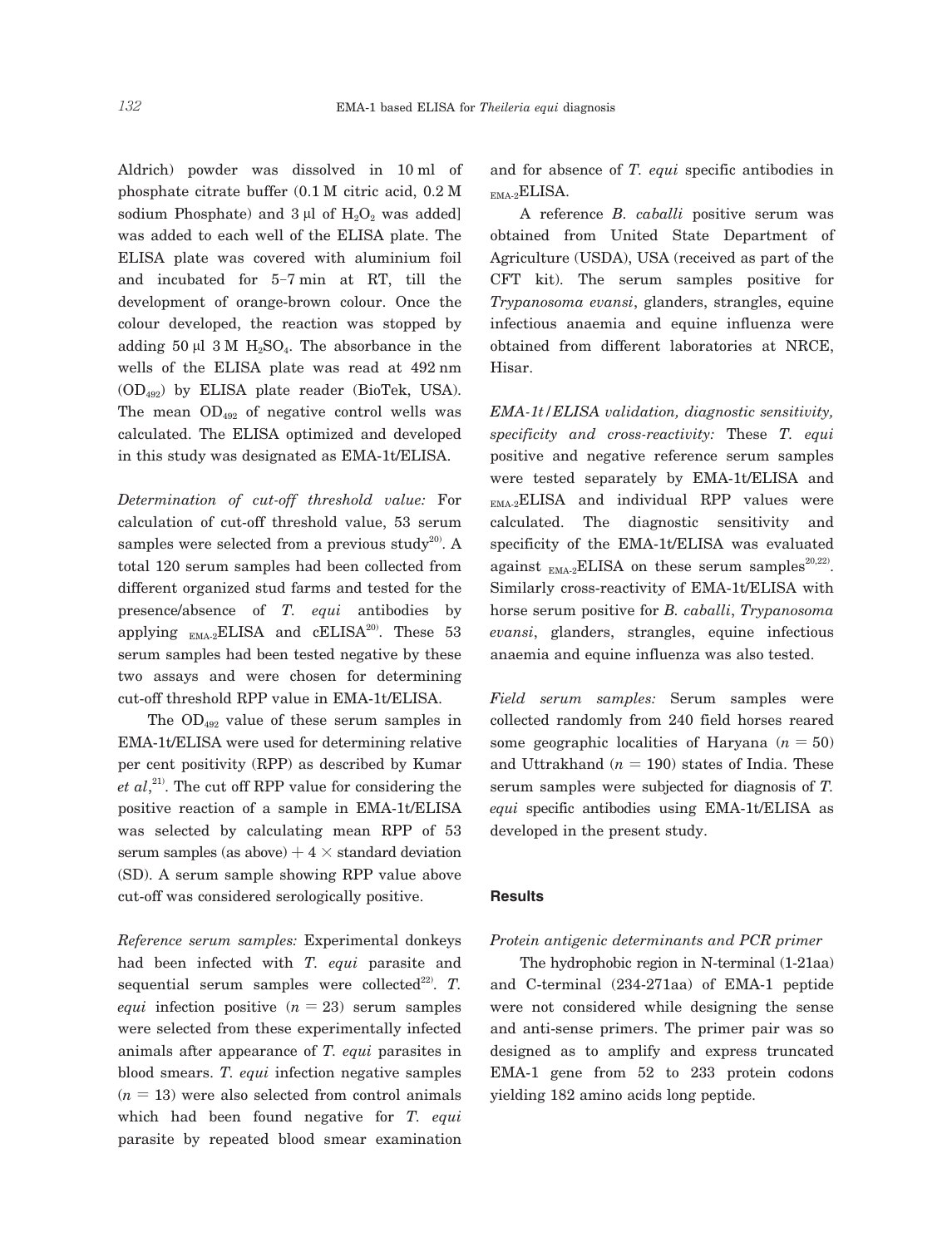# *T. equi recombinant protein (pGEX/EMA-1t-547)*

 The PCR amplified product (547 bp) was sequenced so as to confirm the desired orientation of the gene (data not shown). The recombinant plasmid clone expressed as 43 kDa GST fused protein (pGEX/EMA-1t-547), as confirmed on SDS-PAGE, which immune-reacted with The *T. equi* reference positive serum (Fig. 1).

# *EMA-1t/ELISA and cut-off threshold value*

 The optimum dilutions of EMA-1t/547 recombinant antigen, the conjugate and test serum sample were determined as 1.8 μg/well  $(36 \text{ ng/µl})$ ,  $1:10000$  and  $1:200$ , respectively. All the 53 serum samples collected from non-endemic organized horse stud farms showed EMA-1t/ ELISA  $OD_{492}$  ranging from 0.23 to 0.30. The mean RPP and SD were calculated as 7.06% and  $\pm$ 3.77, respectively. The cut off RPP value for the positivity of test sample in EMA-1t/ELISA  $=$ 7.06+4  $\times$  3.77 = 22.17. Hence, RPP value of  $>22\%$  was considered as cut off threshold for determining presence of *T. equi* antibodies in the tested serum sample.

# *EMA-1t/ELISA validation, diagnostic sensitivity, specificity and cross-reactivity*

A very high correlation  $(r^2 = 0.93)$  was observed between the RPP values as calculated on *T. equi* infection positive  $(n = 23)$  and negative  $(n = 13)$  serum samples by EMA-1t/ELISA and  $_{\text{EMA-2}}$ ELISA (Fig. 2). The diagnostic sensitivity of EMA-2ELISA and EMA-1t/ELISA was 0.95 and 0.92, respectively, while diagnostic specificity was 1.0 with both the assays. All the *T. equi* negative infection status samples were detected negative in both of the assay and hence diagnostic specificity was 1.00.

 The serum samples positive for *T. evansi*, glanders, strangles, equine infectious anaemia and equine influenza did not show any crossreactivity  $(>1:200$  dilution) in EMA-1t/ELISA and OD492 values were much the same as observed with *T. equi* reference negative serum samples and RPP values were between  $-12.97$ 



**Fig. 1. Expression and purification of the GST tagged EMA-1 (truncated) protein (pGEX/ EMA-1-1t-547) on SDS-PAGE (lane 1) and its immune-reaction with** *T. equi* **positive serum sample on immunoblot analysis (lane 2).** The purified pGEX/EMA-1-1t-547 protein was of 43 kDa. WB: Western blot.

to  $-27.42$ , indicating non cross-reactivity of EMA-1t/ELISA.

# *Sero-prevalence of T. equi antibody*

 The field samples collected from Haryana area showed high prevalence of *T. equi* specific antibodies as compared to samples collected from Uttarakhand area. Out of 240 serum samples tested in EMA-1t/ELISA, 74% samples (from Haryana area) were found positive to *T. equi* antibodies, while 36.31% samples from Uttarakhand area were positive in EMA-1t/ELISA.

# **Discussion**

 Antigenic differences in EMA-1 and EMA-2 protein sequences have been demonstrated among different geographical isolates of *T.*  equi<sup>1,11,20</sup>. Therefore, there was an increasing need to compare the sensitivity and specificity of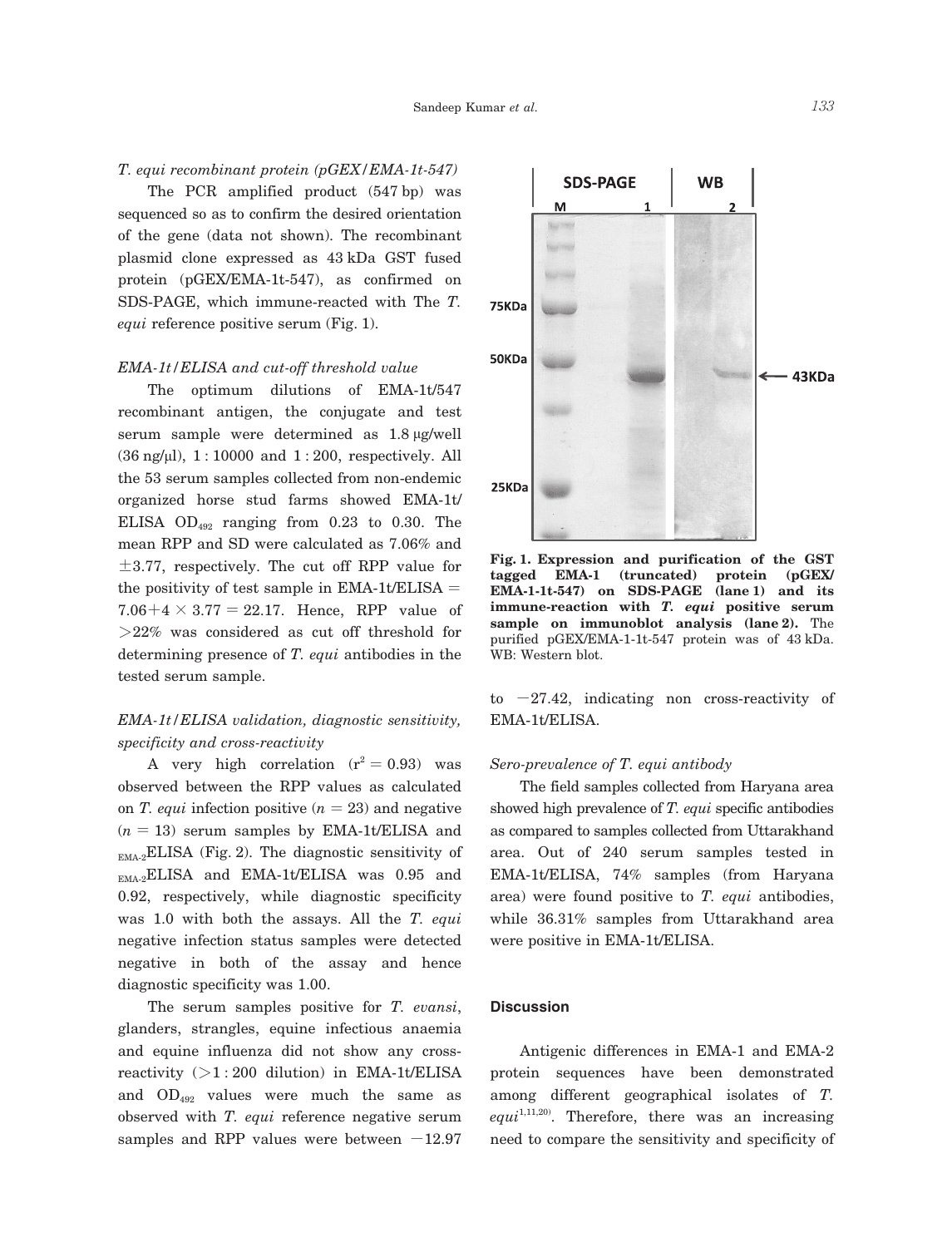

Fig. 2. Validation of RPP value as obtained in EMA-1t/ELISA and <sub>EMA-2</sub>ELISA on serum samples of *Theileria equi* **known infection status.** Scattered graph with linear line between corresponding RPP values spot showed very high degree of correlation (0.93) indicating absolute correlation.

diagnostics developed on these recombinant antigens, so as to address its applicability on a geographical region. In continuation of our previous study, we intended to develop another ELISA based on EMA-1 recombinant antigen (EMA-1t/ELISA), so as to widen our diagnostic confidence in detecting *T*. equi specific antibody among equine population.

 Hydrophilicity plot and antigenic index of EMA-1 protein was used to determine the peptide segment to be expressed as recombinant protein. The EMA-1 is a 271 amino acid (AA) long peptide and we expressed 182 AA long peptide spanning from 52 - 233AA in the EMA-1 protein (accession no. AGL76728). The truncated expressed protein (182AA) has low hydrophobicity and more charged amino acid as compared to complete EMA-1 protein. The hydrophobic residues in a protein preferentially tend to remain in the core, while hydrophilic residues occur at the outer surface of the folded protein and hence make the protein more antigenic and reactive<sup>25</sup>. A 43 kDa GST-tagged EMA-1 recombinant protein was obtained (EMA-1t/547), reacting distinctly with anti-*T. equi* horse serum (Fig. 1), while GST

protein (tag protein only) did not show any immune reaction with *T. equi* positive serum (data not shown), indicating high specificity of the expressed recombinant protein.

 RPP methodology was adopted for establishing cut-off threshold value in EMA-1t/ELISA, as it helped in better differentiation between *T. equi* antibody positive and negative OD and has been applied by many workers $6,7,21)$ . There was a very high correlation (0.93) between the RPP values observed by the two assays  $\binom{FMA-2}{EMA-2}ELISA$  and EMA-1t/ELISA; Fig. 2) on serum samples of known *T. equi* infection status. This has validated the results obtained by EMA-1t/ELISA developed in this study. Further diagnostic sensitivity of EMA-1t/ELISA was also comparable to ELISA based on EMA-2 recombinant antigen  $\binom{m}{\text{EMA-2}}$ ELISA). There were a few samples which were *T. equi* infection positive but detected negative in  $_{\text{EMA-2}}$ ELISA (one samples) and EMA-1t/ELISA (two sample). These samples represented early phase of *T. equi* infection in experimentally infected donkeys (collected during 12-18 days PI) and antibody titre might have been low. Diagnostic specificity of this assay was 100%,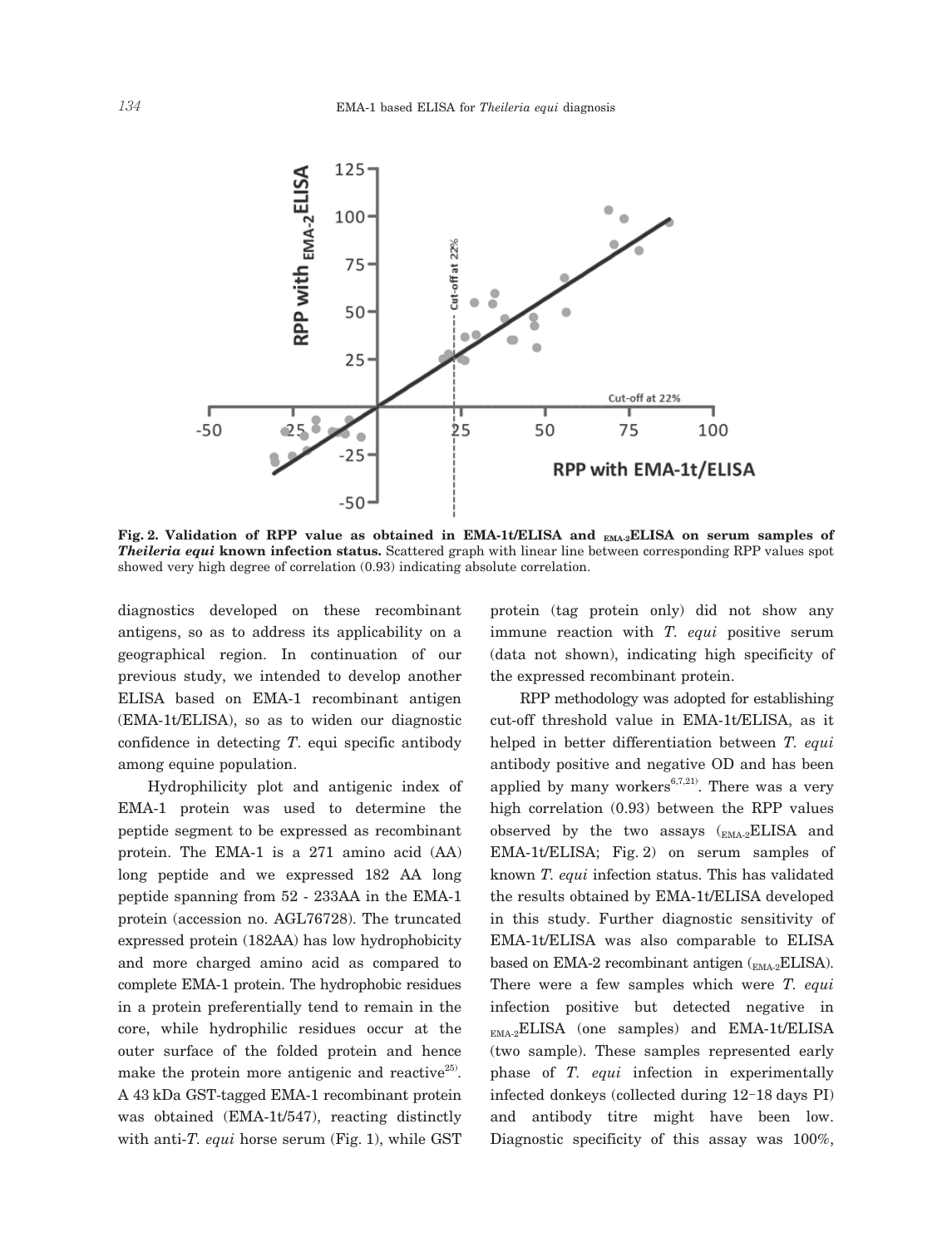indicating accuracy of the diagnostic in identifying true - *T. equi* - negative samples.

 *T. equi* sero-positivity was observed in samples collected from Haryana state then from Uttrakhand area. Haryana state falls in trans-gangetic plains region, while Uttrakhand is a part of uppergangetic plains region, due to which there is appreciable climatic differences affecting the tickvector distribution. Kumar *et al*<sup>20)</sup> also recorded the same observations while applying  $_{EMA-2}ELLISA$ on samples collected from these regions. These sero-positive horses were apparently healthy and not showing any symptoms of the disease condition.

 It can be concluded from this study that EMA-1 recombinant protein-based ELISA (EMA-1t/ ELISA) was able to detect specific antibodies against *T. equi* parasite in equine serum samples with high sensitivity and specificity and can be applied on field sero-surveillance studies.

# **Acknowledgements**

 Authors wish to acknowledge their gratitude to the Director, ICAR-National Research Centre on Equines, Hisar, Haryana, India for providing all the necessary facilities for conducting this study. They would also like to thank Mr. Joginder Singh and Mr. Ajmer Singh for technical assistance provided during the experiments.

# **Conflict of interest statement**

 The authors of this research paper declare that they have no conflict of interest.

# **Author Contributions Statement**

 Conceived and designed the experiments: Sanjay Kumar. Performed the experiments: Sandeep Kumar, Liza Goyal, Ashok Kumar,

Rajender Kumar and Sanjay Kumar. Analyzed the data: Naresh Rakha, Parveen Goel and Sanjay Kumar. Contributed reagents/materials/ analysis tools: Sanjay Kumar and Rajender Kumar. Wrote the paper: Sanjay Kumar.

# **References**

- 1) Baldani, C. D., Hilario, E., Nakaghi, A. C., Bertolini, M. C. and Machado, R. Z. 2011. Production of recombinant EMA-1 protein and its application for the diagnosis of *Theileria equi* using an enzyme immunoassay in horses from São Paulo State, Brazil. *Rev. Bras. Parasitol. Vet*., **20**: 54-60.
- 2) Boonchit, S., Alhassan, A., Chan, B., Xuan, X., Yokoyama, N., Ooshiro, M., Goff, W. L., Waghela, S. D., Wagner, G. and Igarashi, I. 2006. Expression of C-terminal truncated and full-length *Babesia bigemina* rhoptryassociated protein 1 and their potential use in enzyme-linked immunosorbent assay. *Vet. Parasitol*., **137**: 28-35.
- 3) Chen, R. 2012. Bacterial expression systems for recombinant protein production: *E. coli* and beyond. *Biotechnol. Adv.*, **30**: 1102-1107.
- 4) Cunha, C. W., Kappmeyer, L. S., McGuire, T. C., Dellagostin, O. A. and Knowles, D. P. 2002. Conformational dependence and conservation of an immunodominant epitope within the babesia equierythrocyte-stage surface protein equi merozoite antigen 1. *Clin. Diagn. Lab. Immunol*., **9**: 1301-6.
- 5) De Waal, D. T. 1992. Equine piroplasmosis: a review. *Br. Vet. J*., **148**: 6-14.
- 6) Desquesnes, M., 1997. Standardisation internationale et régionale des épreuves immuno-enzymatiques: méthode, intérêts et limites. *Rev. Sci. Tech. Off. Int. Epiz.*, **16**: 809-823.
- 7) Desquesnes, M., Bossard, G., Thevenon, S., Patrel, D., Ravel, S., Pavlovic, D., Herder, S., Patout, O., Lepetitcolin, E., Hollzmuller, P., Berthier, D., Jacquiet, P. and Cuny, G. 2009. Development and application of an anti-body ELISA to follow up a Trypanosoma evansi outbreak in a dromedarycamel herd in France. *Vet. Parasitol*., **162**: 214-220.
- 8) Friedhoff, K. T. and Böse, R. 1994. Recent developments in diagnostics of some tick-borne diseases. In: *use of applicable biotechnological methods for diagnosing haemoparasites*, pp.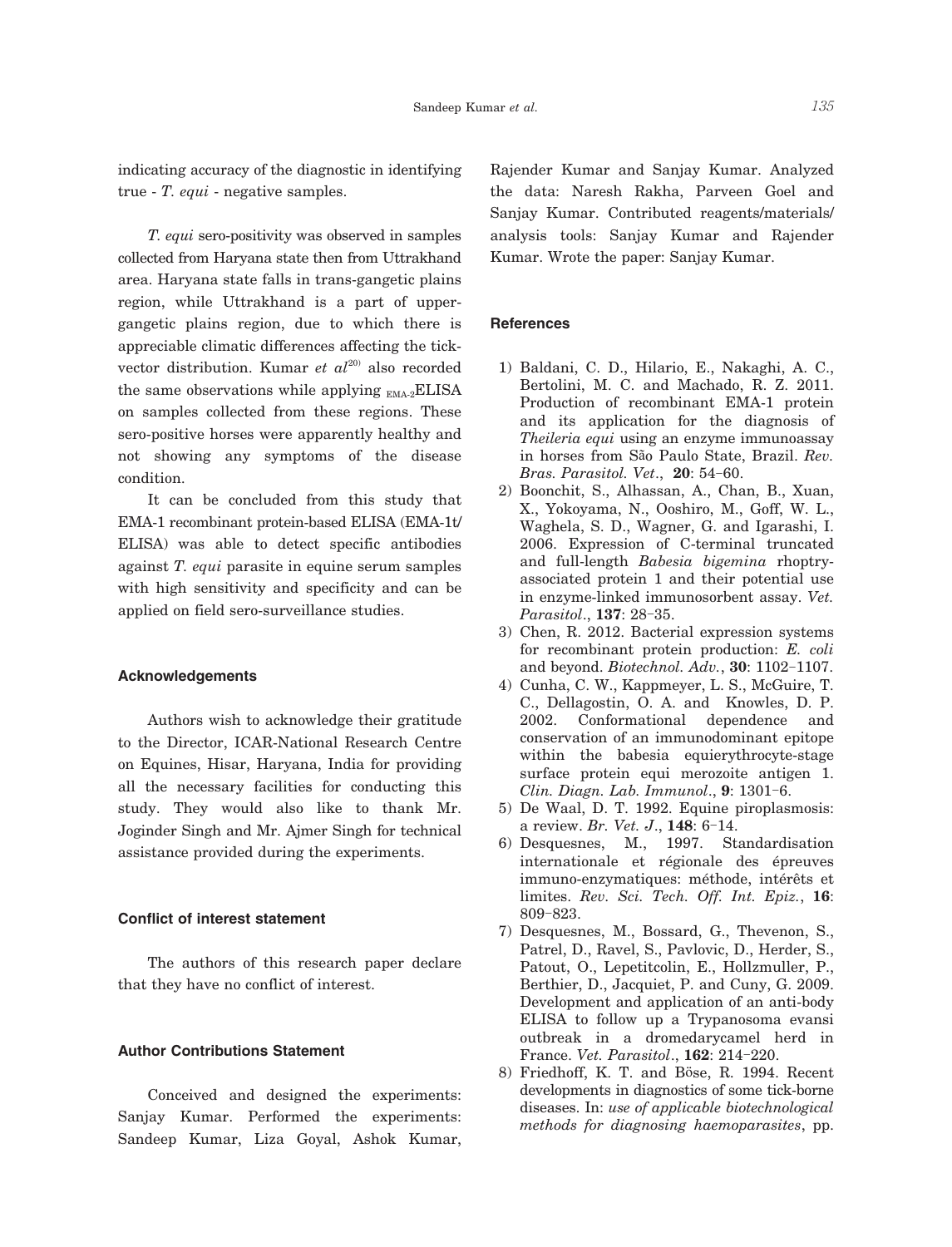46-57, Uilenberg, G., Permin, A. and Hansen, J. W. (eds.). Proceedings of the Expert Consultation, Merida, Mexico, 4-6 October 1993 4-6, and FAO, Rome, Italy.

- 9) Friedhoff, K. T., Tenter, A. M. and Muller, I. 1990. Haemoparasites of equines: Impact on international trade of horses. *Rev. Sci. Tech. (Office International des Epizooties)*., **9**: 1187-1194.
- 10) Hailat, Q., Lafi, S. Q., al-Darraji, A. M. and al-Ani, F. K. 1997. Equine babesiosis associated with strenuous exercise: clinical and pathological studies in Jordan. *Vet. Parasitol.*, **69**: 1-8.
- 11) Heuchert, C. M., de Giulli, V. Jr., de Athaide, D. F., Böse, R. and Friedhoff, K. T. 1999. Seroepidemiologic studies on *Babesia equi* and *Babesia caballi* infections in Brazil. *Vet. Parasitol*., **85**: 1-11.
- 12) Hopp, T. P. and Woods, K. R. 1981. Prediction of protein antigenic determinants from amino acid sequences. *Proc. Natl. Acad. Sci. USA*., **78**: 3824-3828.
- 13) Huang, X., Xuan, X., Yokoyama, N., Xu, L., Suzuki, H., Sugimoto, C., Nagasawa, H., Fujisaki, K. and Igarashi, I. 2003. High-level expression and purification of a truncated merozoite antigen-2 of *Babesia equi* in *Escherichia coli* and its potential in immunodiagnosis. *J. Clin. Microbiol.*, **41**: 1147-1151.
- 14) Kappmeyer, L. S., Perryman, L. E. and Knowles, D. P. Jr. 1993. A *Babesia equi* gene encodes a surface protein with homology to *Theileria* species. *Mol. Biochem. Parasitol.*, **62**: 121-124.
- 15) Knowles, D. P. Jr., Kappmeyer, L. S., Stiller, D., Hennager, S. G. and Perryman, L. E. 1992. Antibody to a recombinant merozoite protein epitope identified horses infected with *Babesia equi*. *J. Clin. Microbiol.* **30**: 3122-3126.
- 16) Knowles, D. P. 1996. Equine Babesiosis (Piroplasmosis): A problem in the international movement of horses. *Br. Vet. J*., **152**: 123- 126.
- 17) Knowles, D. P. Jr., Perryman, L. E., Kappmeyer, L. S. and Hennager, S. G. 1991. Detection of equine antibody to *Babesia equi* merozoite proteins by a monoclonal antibodybased competitive inhibition enzyme-linked immunosorbent assay. *J. Clin. Microbiol*., **29**: 2056-2058.
- 18) Kumar, S. and Kumar, R. 2007. Diagnosis of *Babesia equi* infection in equines: An update on the methods available. *CAB Reviews:*

*Perspectives in Agriculture, Veterinary Science, Nutrition and Natural Resources*, **2(035)**: 1-14.

- 19) Kumar, S., Yokoyama, N., Kim, J. Y., Huang, X., Inoue, N., Xuan, X., Igarashi, I. and Sugimoto, C. 2004. Expression of *Babesia equi* EMA-1 and EMA-2 during merozoite developmental stages in erythrocyte and their interaction with erythrocytic membrane skeleton. *Mol. Biochem. Parasitol*., **133**: 221-227.
- 20) Kumar, S., Kumar, R., Gupta, A. K., Yadav, S. C., Goyal, S. K., Khurana, S. K. and Singh, R. K. 2013. Development of EMA-2 recombinant antigen based enzyme-linked immunosorbent assay for seroprevalence studies of *Theileria equi* infection in Indian equine population. *Vet. Parasitol*., **198**: 10-17.
- 21) Kumar, R., Kumar, S., Khurana, S. K. and Yadav, S. C. 2013. Development of an antibody-ELISA for seropreva-lence of *Trypanosoma evansi* in equids of North and North-western regions of India. *Vet. Parasitol*., **196**: 251- 257.
- 22) Kumar, S., Kumar, Y., Malhotra, D. V., Dhar, S. and Nichani, A. K. 2003. Standardization and comparison of serial dilution and single dilution enzyme linked immunosorbent assay (ELISA) using different antigenic preparations of the *Babesia* (*Theileria*) *equi* parasite. *Vet. Res.*, **34**: 71-83.
- 23) Kumar, S., Malhotra, D. V., Sangwan, A. K., Goel, P., Kumar, A. and Kumar, S. 2007. Infectivity rate and transmission potential *of Hyalomma anatolicum anatolicum* ticks for *Babesia equi* infection. *Vet. Parasitol*., **144**: 338-343.
- 24) Laemmli, U. K. 1970. Cleavage of structural proteins during the assembly of the head of bacteriophage T4. *Nature (London)*, **227**: 680-685.
- 25) Moelbert, S., Emberly, E. and Tang, C. 2004. Correlation between sequence hydrophobicity and surface-exposure pattern of database proteins. *Prottein Sci.*, **13**: 752-762.
- 26) Office International des Epizooties (OIE). 2014. Equine piroplasmosis. In: *Manual of Diagnostic Tests and Vaccines for Terrestrial Animals*, 7th ed, Chapter **2.5.8** pp. 1-10, Office International des Epizooties, Paris, France.
- 27) Rajendran, C. and Ray, D. D. 2012. Diagnosis of tropical bovine theileriosis by ELISA with recombinant merozoite surface protein of *Theileria annulata* (Tams1). *J. Parasit. Dis*., **38**: 41-45.